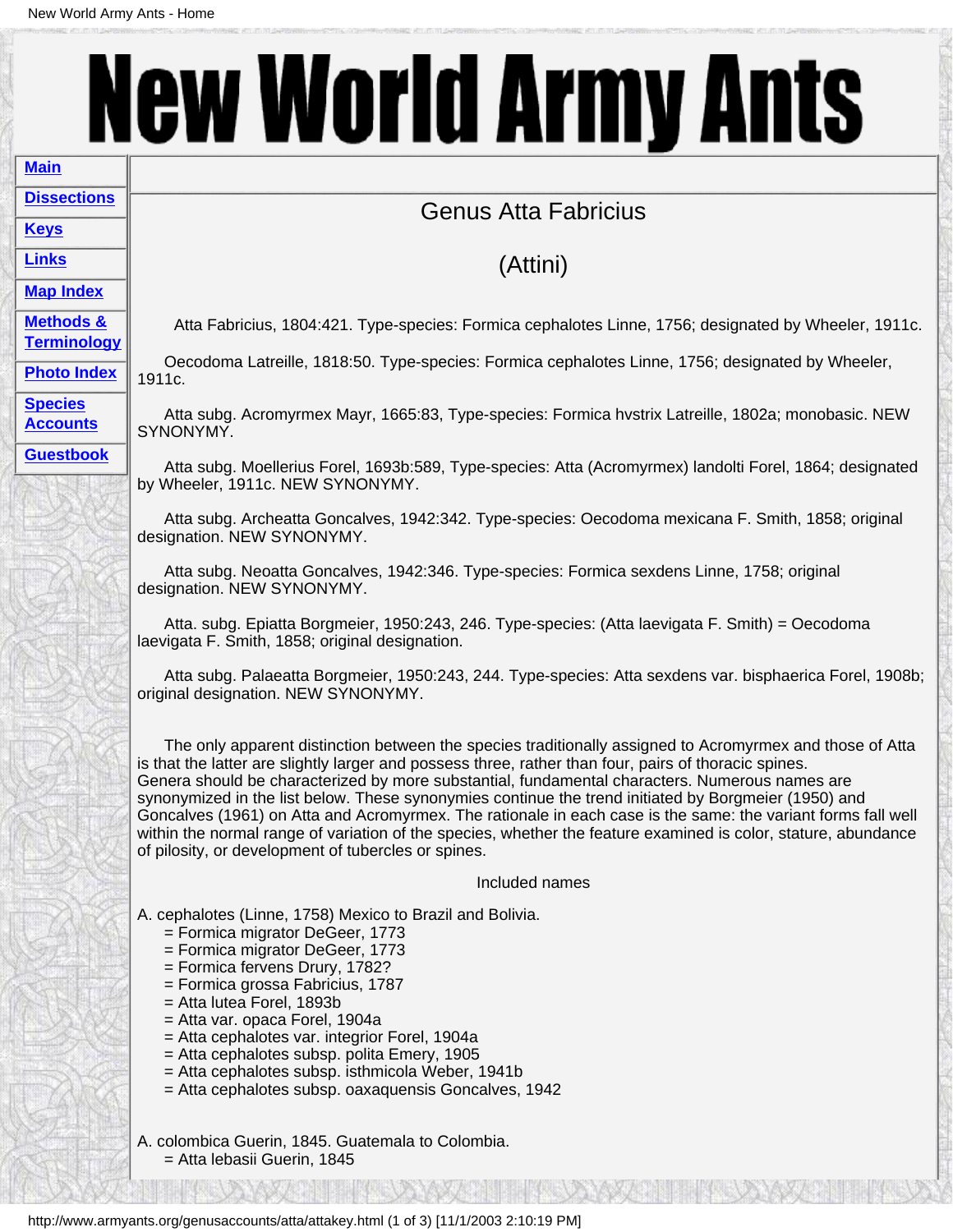|          | = Atta colombica var. tonsipes Santschi, 1929a<br>= Atta colombica var. erecta Santschi, 1929a                                                                                                                                                                                                                                                                                                                                                                                                                                                                                                                                                                                                                                                                                                                                                                                                                                                            |                |
|----------|-----------------------------------------------------------------------------------------------------------------------------------------------------------------------------------------------------------------------------------------------------------------------------------------------------------------------------------------------------------------------------------------------------------------------------------------------------------------------------------------------------------------------------------------------------------------------------------------------------------------------------------------------------------------------------------------------------------------------------------------------------------------------------------------------------------------------------------------------------------------------------------------------------------------------------------------------------------|----------------|
| Bolivia. | A. coronata (Fabricius, 1804). Costa Rica to Brazil and<br>= Atta (Acromyrmex) moelleri Forel, 1893b<br>= Atta (Acromyrmex) moelleri meinerti Feral, 189Th<br>= Atta (Acromyrmex) moelleri var. panamensis Forel,<br>1899. NEW SYNONYMY.<br>= Atta (Acromyrmex) moelleri var. modesta Feral, 1901c<br>= Atta (Acromyrmex) moelleri var. andicola Emery, 1905a NEW SYNONOMY<br>= Atta (Acromyrmex) moelleri var. angustata Forel, 1908a. NEW SYNONYMY.<br>= Atta (Acromyrmex) moelleri var. rectispina Forel. 1908a. NEW SYNONYMY.<br>= Acromyrmex moelleri panamensis var. ochraceola Forel, 1922<br>= Acromyrmex coronatus andicola var. flavascens Santschi, 1925a.<br>= Acromyrmex coronatus moelleri var, obscurior .Santschi, 1925a.<br>= Acromyrmex coronatus subsp. importunus Santschi, 1925b NEW SYNONYMY.<br>= Acromyrmex coronatus ochraceolus var. ornatus Santschi, 1925b,<br>= Acromyrmex coronatus andicola var. medianus Santschi, 1925b. |                |
|          | A. mexicana (F. Smith, 1859). United States (Arizona); Mexico to El Salvador.                                                                                                                                                                                                                                                                                                                                                                                                                                                                                                                                                                                                                                                                                                                                                                                                                                                                             |                |
|          | A. octospinosa (Reich, 1793). Mexico to Brazil and Peru.<br>= Atta (Acromyrmex) guentheri Forel, 1893b.<br>= Atta (Acromyrmex) octospinosa var, echinatior Forel, 1899a. NEW SYNONYMY.<br>= Acromyrmex octospinosa pallida Crawley, 1921.                                                                                                                                                                                                                                                                                                                                                                                                                                                                                                                                                                                                                                                                                                                 |                |
|          | = Acromyrmex octospinosa subsp. ekchuah Wheeler, 1937b. NEW SYNONYMY.<br>= Acromyrmex octospinosus subsp. volcanus Wheeler, 1937b. NEW SYNONYMY.                                                                                                                                                                                                                                                                                                                                                                                                                                                                                                                                                                                                                                                                                                                                                                                                          |                |
|          | A. sexdens (Linne, 1759). Costa Rica to Argentina and<br>Paraguay.<br>= Formica salomonis Christ, 1791.<br>= Formica flavicornis Fabricius, 1799<br>= Formica sexdentata Latreille, 1802a<br>= Atta coptophylla Guerin, 1845<br>= Oecodoma abdominalis F. Smith, 1858                                                                                                                                                                                                                                                                                                                                                                                                                                                                                                                                                                                                                                                                                     |                |
|          | Workers                                                                                                                                                                                                                                                                                                                                                                                                                                                                                                                                                                                                                                                                                                                                                                                                                                                                                                                                                   |                |
| 1        | Mesosomal dorsum with four pairs of prominent spines (one each on pronotum<br>and propodeum, two on mesonotum); EN of major less than 3.0 nun; occiput<br>multituberculate or spinose (subg. Acromyrmex)                                                                                                                                                                                                                                                                                                                                                                                                                                                                                                                                                                                                                                                                                                                                                  | $\overline{2}$ |
|          | Mesosomal dorsum with three pairs of prominent spines (one each on pronotum,<br>mesonotum, and propodeum; EN of major over 2.7 mm; occiput with a single pair<br>of spines or tubercles major) or with several pairs (medias and minors) may be<br>inconspicuous (sub. Atta)                                                                                                                                                                                                                                                                                                                                                                                                                                                                                                                                                                                                                                                                              | 3              |
| 2(1)     | Midpronotal tubercles or spines present, though sometimes short (especially in<br>smallest workers)                                                                                                                                                                                                                                                                                                                                                                                                                                                                                                                                                                                                                                                                                                                                                                                                                                                       | coronata       |

I